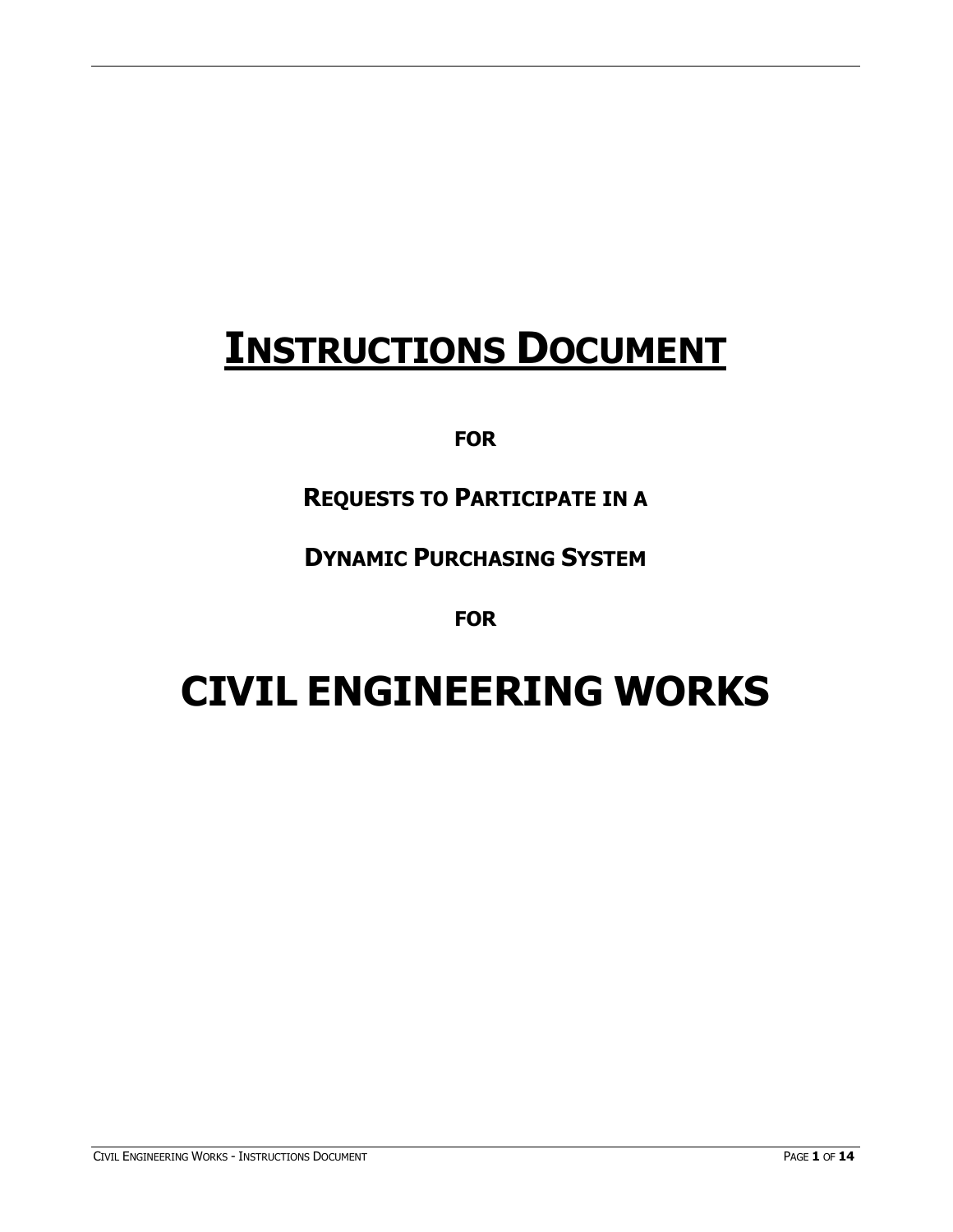# **TABLE OF CONTENTS**

| 1.0 |     |                                                                         |  |  |
|-----|-----|-------------------------------------------------------------------------|--|--|
|     | 1.1 |                                                                         |  |  |
|     | 1.2 |                                                                         |  |  |
|     | 1.3 |                                                                         |  |  |
| 2.0 |     |                                                                         |  |  |
|     | 2.1 |                                                                         |  |  |
|     | 2.2 |                                                                         |  |  |
| 3.0 |     |                                                                         |  |  |
|     | 3.1 |                                                                         |  |  |
|     | 3.2 |                                                                         |  |  |
|     | 3.3 |                                                                         |  |  |
|     | 3.4 |                                                                         |  |  |
|     | 3.5 |                                                                         |  |  |
|     | 3.6 |                                                                         |  |  |
|     | 3.7 |                                                                         |  |  |
| 4.0 |     |                                                                         |  |  |
|     | 4.1 |                                                                         |  |  |
|     | 4.2 | <b>ESPD</b>                                                             |  |  |
|     | 4.3 |                                                                         |  |  |
|     | 4.4 |                                                                         |  |  |
| 5.0 |     |                                                                         |  |  |
|     | 5.1 |                                                                         |  |  |
|     | 5.2 |                                                                         |  |  |
|     | 5.3 |                                                                         |  |  |
|     | 5.4 |                                                                         |  |  |
|     | 5.5 |                                                                         |  |  |
|     | 5.6 |                                                                         |  |  |
| 6.0 |     | APPENDIX 1 - PROCESS FLOW FOR APPLICATIONS FOR ADMITTANCE TO THE DPS 14 |  |  |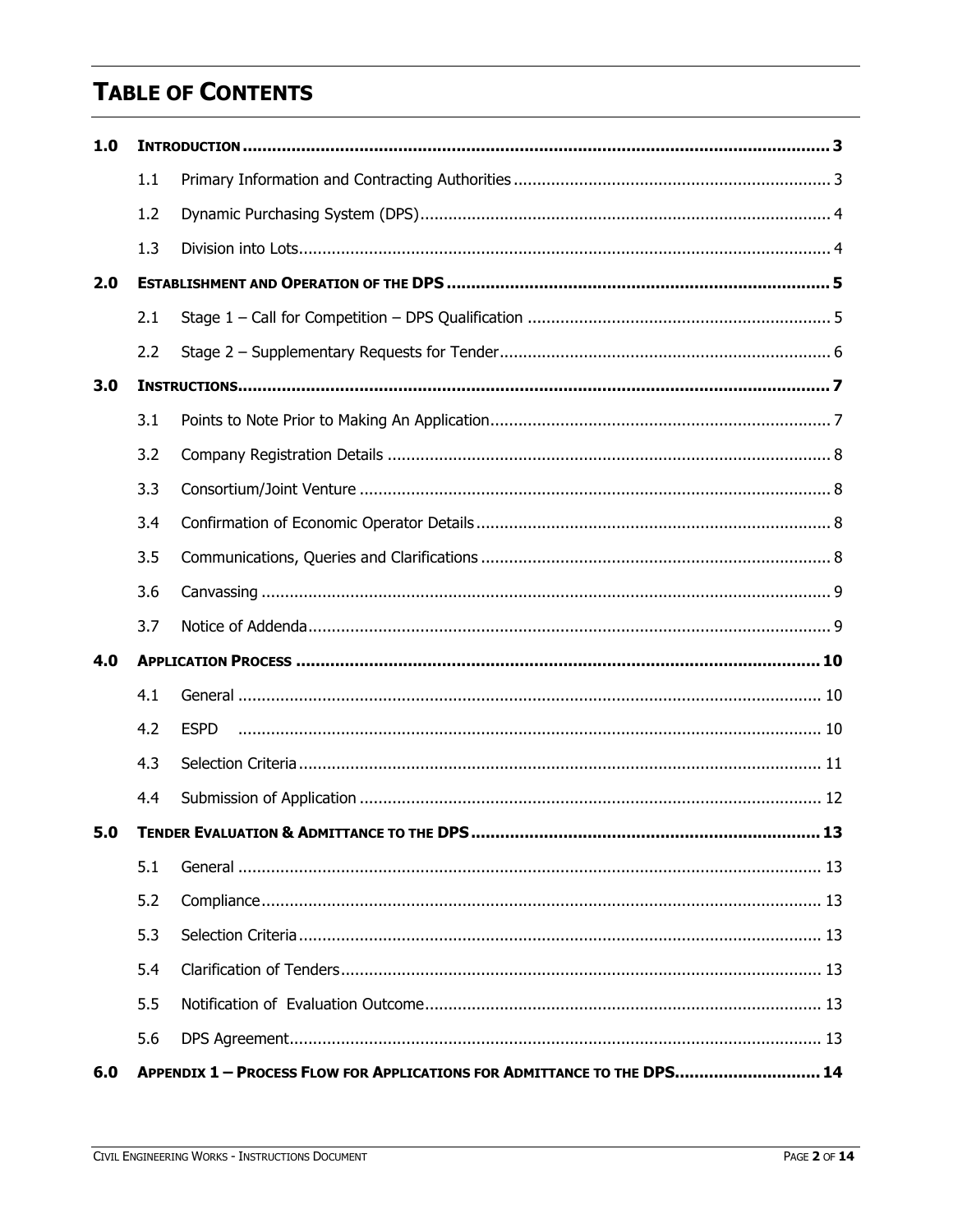### <span id="page-2-0"></span>**1.0 INTRODUCTION**

### <span id="page-2-1"></span>**1.1 PRIMARY INFORMATION AND CONTRACTING AUTHORITIES**

- 1.1.1 The Local Government Operational Procurement Centre (hereinafter referred to as "the LGOPC")<sup>1</sup>, acting as a central purchasing body<sup>2</sup> under the auspices of Kerry County Council, is co-ordinating the establishment of a Dynamic Purchasing System of Economic Operators<sup>3</sup> for Civil Engineering Works (hereinafter referred to as "the DPS") on behalf of contracting authorities<sup>4</sup>.
- 1.1.2 The contracting authorities eligible to partake in the DPS (hereinafter referred to as "the Contracting Authorities") include:
	- Ministers of the Government of Ireland; Central Government Departments; offices and noncommercial agencies and organisations which have a formal reporting and legal relationship to Central Government Departments, including all local authorities in Ireland (as defined in the Local Government Act 2014), (themselves including regional assemblies, local enterprise boards and library bodies), and those approved housing bodies which also constitute "bodies governed by public law" within the meaning of Regulation 2 of the European Union (Award of Public Authority Contracts Regulations 2016 (S. I. No. 284 of 2016) (hereinafter referred to as "the Regulations"), listed on the Register of Approved Housing Bodies maintained by the Department of Housing, Local Government and Heritage currently approved under section 6 of the Housing Act 1992;
	- Contracting authorities in the Irish health sector including but not limited to the Health Service Executive (HSE); the Health Information and Quality Authority (HIQA) and HSE funded Agencies delivering health & personal social services funded by more than 50% from Exchequer funds;
	- Contracting authorities which are Third Level Educational Institutions (including universities, institutes of technology and members of the Education Procurement Service);
	- Contracting authorities which are Education and Training Boards (ETBs) and ETB schools, and primary, post-primary, special and secondary schools as well as ETBs acting on behalf of schools;
	- An Garda Síochána (Police);
	- The Irish Prison Service;
	- The Defence Forces;
	- The Housing Agency;
	- Such other contracting authorities as may be notified to Economic Operators from time to time.
- 1.1.3 Economic Operators admitted to the DPS will be invited to participate in Supplementary Requests for Tender<sup>5</sup> (hereinafter referred to as "Supplementary Request(s) for Tender") issued by the Contracting Authorities through [www.supplygov.ie](http://www.supplygov.ie/)<sup>6</sup> (hereinafter referred to as "Supplygov") for Civil Engineering

  $1$  The LGOPC is responsible for the development and implementation of central purchasing mechanisms for the Category Councils of Plant Hire and Minor Building Works & Civils as established by the Office of Government Procurement.

 $2$  Central Purchasing Body means a central purchasing body as defined by Regulation  $2(1)$  of the European Union (Award of Public Authority Contracts) Regulations 2016 (S. I. No. 284 of 2016) (hereinafter referred to as "the Regulations").

 $3$  Economic Operator means an economic operator as defined by Regulation 2(1) of the Regulations.

<sup>4</sup> Contracting authorities means a contracting authority as defined by Regulation 2(1) of the Regulations.

<sup>5</sup> Supplementary Request for Tender means a request for tender issued by the Contracting Authorities to the Economic Operators admitted to the DPS vi[a www.supplygov.ie](http://www.supplygov.ie/) for a Supplementary Request for Tender Contract (hereinafter referred to as an "sRFT Contract"). <sup>6</sup>[www.supplygov.i](http://www.supplygov/)e is a procurement platform operated by the LGOPC facilitating Local Authorities and other state agencies in the public procurement of goods, works and services from economic operators.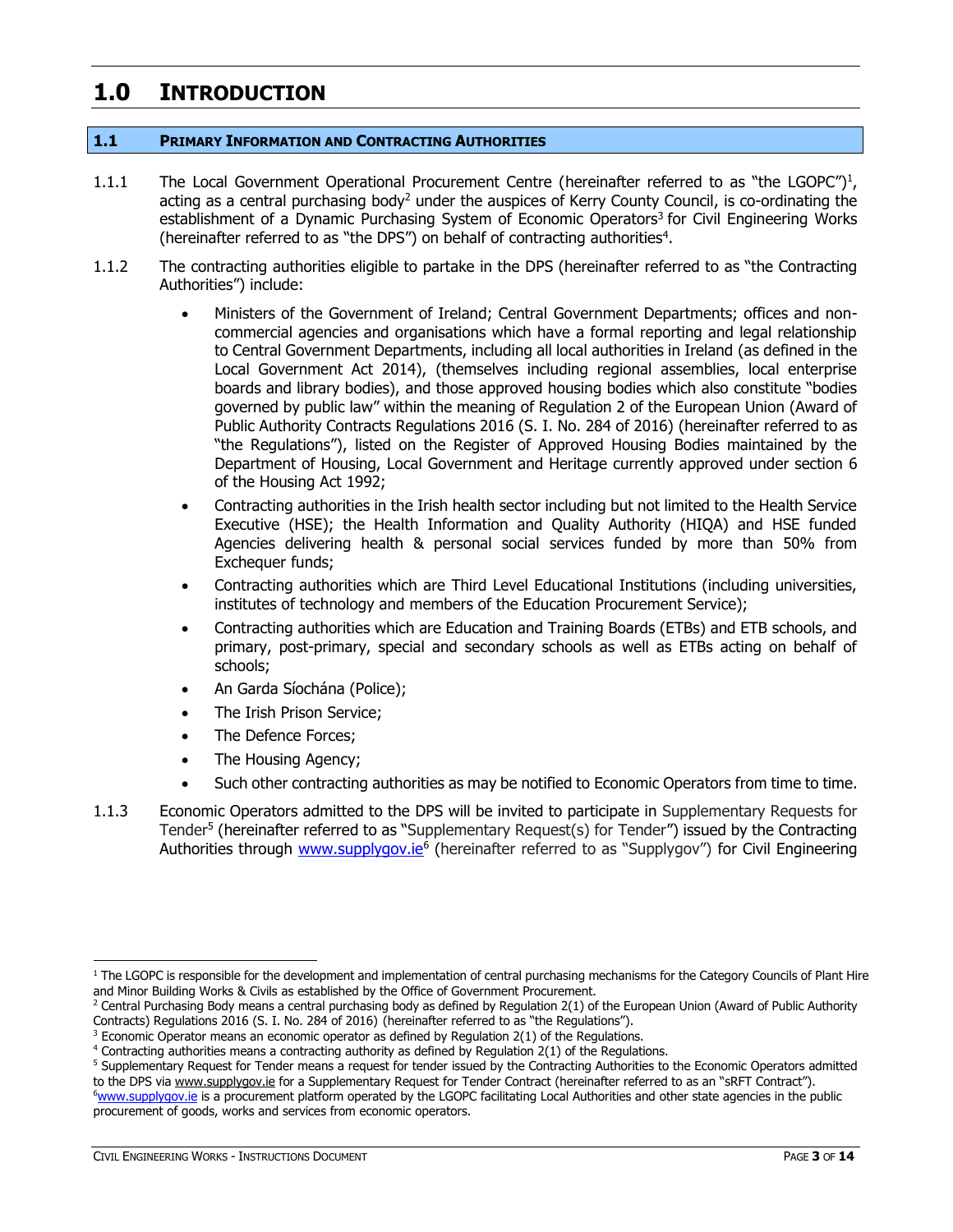Works (hereinafter collectively referred to as "Services/Works") during the Period of Validity<sup>7</sup> of the DPS.

- 1.1.4 It is anticipated that the DPS will commence in Quarter 3, 2021.
- 1.1.5 The Period of Validity will be five years. The LGOPC may, subject to compliance with the Regulations, amend the Period of Validity.
- 1.1.6 The total value of contracts to be awarded under the DPS (hereinafter referred to as "sRFT Contract(s)")<sup>8</sup> is estimated to exceed the threshold whereby Directive 2014/24 EU and the Regulations apply to this call for competition.

### <span id="page-3-0"></span>**1.2 DYNAMIC PURCHASING SYSTEM (DPS)**

- 1.2.1 A Dynamic Purchasing System is a two-stage electronic process that Contracting Authorities use to streamline the procurement of commonly available goods, works or services that meet their requirements from all suitably qualified Economic Operators that have been admitted.
- 1.2.2 Following the initial establishment of a Dynamic Purchasing System, the system re-opens to receive requests to participate from new and previously unsuccessful Economic Operators.
- 1.2.3 The initial phase of a Dynamic Purchasing System covers the assessment of exclusion grounds and selection criteria only and all Economic Operators that pass this assessment shall be admitted (there is no limit to the number of Economic Operators that may be admitted to a Dynamic Purchasing System). Individual contracts are subsequently awarded, following further competition, at the second stage of the procurement process.

### <span id="page-3-1"></span>**1.3 DIVISION INTO LOTS**

| 1.3.1 |  |  |  |  | The DPS will be divided into the following lots: |  |
|-------|--|--|--|--|--------------------------------------------------|--|
|-------|--|--|--|--|--------------------------------------------------|--|

| <b>LOT</b><br><b>REFERENCE</b> | <b>DESCRIPTION</b>                                                                                             |
|--------------------------------|----------------------------------------------------------------------------------------------------------------|
| Lot 1                          | Road Making and Associated Ancillary Works with PSCS appointment for Contracts<br>greater than €200K           |
| Lot 2                          | Road Making and Associated Ancillary Works with PSCS appointment for Contracts<br>less than $\epsilon$ 200K    |
| Lot <sub>3</sub>               | Road Making and Associated Ancillary Works without PSCS appointment for Contracts<br>less than $\epsilon$ 200K |
| Lot 4                          | Civil Works with PSCS appointment                                                                              |

- 1.3.2 The General Specification included in the DPS Agreement provides more details on the scope of the lots.
- 1.3.3 Economic Operators wishing to participate in the lots above must apply for each lot separately.
- 1.3.4 Economic Operators admitted to the DPS for a particular lot may apply to participate in an additional lot at any time.
- 1.3.5 The addition of a new lot to the DPS by the LGOPC will require Economic Operators and any existing Economic Operators admitted to the DPS to make a new application for that lot.

-

<sup>&</sup>lt;sup>7</sup> Period of Validity means the duration ('lifetime') of the DPS. The Period of Validity will commence on the day the DPS is established - being the first date on which the Contracting Authorities may issue Supplementary Requests for Tender. **Important Note: This is identified as the "DPS Tender Start Time" on [www.etenders.gov.ie](http://www.etenders.gov.ie/) (hereinafter referred to as "eTenders").**

<sup>&</sup>lt;sup>8</sup> sRFT Contract means a contract for Works entered between an Economic Operator and a Contracting Authority following a Supplementary Request for Tender.

CIVIL ENGINEERING WORKS - INSTRUCTIONS DOCUMENT **And CONTACT CONTACT CONTACT CONTACT CONTACT CONTACT CONTACT CONTACT CONTACT CONTACT CONTACT CONTACT CONTACT CONTACT CONTACT CONTACT CONTACT CONTACT CONTACT CONTACT CONTACT C**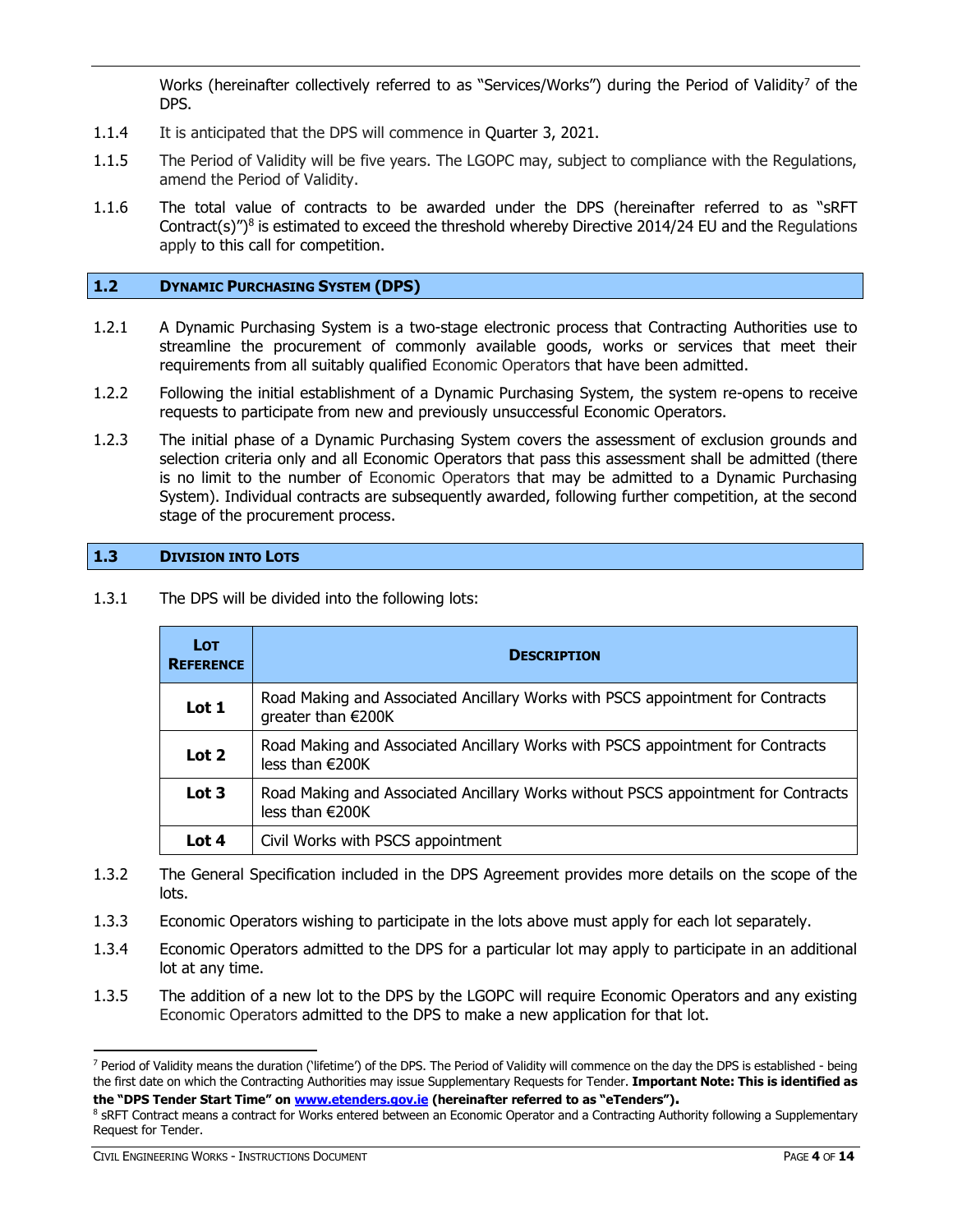### <span id="page-4-0"></span>**2.0 ESTABLISHMENT AND OPERATION OF THE DPS**

### <span id="page-4-1"></span>**2.1 STAGE 1 – CALL FOR COMPETITION – DPS QUALIFICATION**

### **This stage is hosted on [www.etenders.gov.ie](http://www.etenders.gov.ie/)**<sup>9</sup> **(hereinafter referred to as "eTenders").**

- 2.1.1 Stage 1 is the call for competition issued by the LGOPC seeking requests to participate (hereinafter referred to as "application(s)") in the DPS. In stage 1, the LGOPC assesses the Economic Operator against the exclusion grounds and selection criteria only. All Economic Operators that pass this assessment are admitted to the DPS as there is no limit to the number of Economic Operators that may be admitted.
- 2.1.2 Instructions on how to complete an application are outlined in **Section 4.0: Application Process** of this document.
- 2.1.3 Applications will be assessed in accordance with **Section 5.0: Tender Evaluation and Admittance to the DPS.**

### **Initial Application Period and Establishment of the DPS**

- 2.1.4 The Initial Application Period deadline for submission of applications for the initial establishment of the DPS is indicated on eTenders. An Economic Operator may submit an application for the initial establishment of the DPS any time prior to this date.
- 2.1.5 Once the Initial Application Period has passed, the LGOPC shall assess all applications received prior to the end of the Initial Application Period. On completion of this assessment, the LGOPC shall notify all Economic Operators of the outcome of their application.
- 2.1.6 A minimum standstill period of 14 days shall apply following notifications to all Economic Operators that submitted applications during the Initial Application Period.
- 2.1.7 Following the standstill period, the LGOPC shall:
	- a) invite the successful Economic Operators to execute the DPS Agreement on Supplygov; and
	- b) formally establish the DPS.
- 2.1.8 The DPS will then become operative and open to the Contracting Authorities to issue Supplementary Requests for Tender and award sRFT Contracts (this is the DPS Tender Start Time and the date of the commencement of the Period of Validity).
- 2.1.9 Contracting Authorities may not issue Supplementary Requests for Tender or award sRFT Contracts prior to the DPS Tender Start Time.

### **New Applications After the Expiry of the Initial Application Period**

- 2.1.10 An applicant that submits an application after the end of the Initial Application Period shall not be notified of the result of the application until after the DPS Tender Start Time.
- 2.1.11 Subject to section 2.1.12 herein, the DPS will remain open to receive applications from new and previously unsuccessful Economic Operators throughout the Period of Validity. These applications must be submitted through eTenders.

-

<sup>9</sup> eTenders is a procurement platform administered by the Office of Government Procurement facilitating local authorities and other state agencies in the public procurement of goods, works and services.

CIVIL ENGINEERING WORKS - INSTRUCTIONS DOCUMENT PAGE **5** OF **14**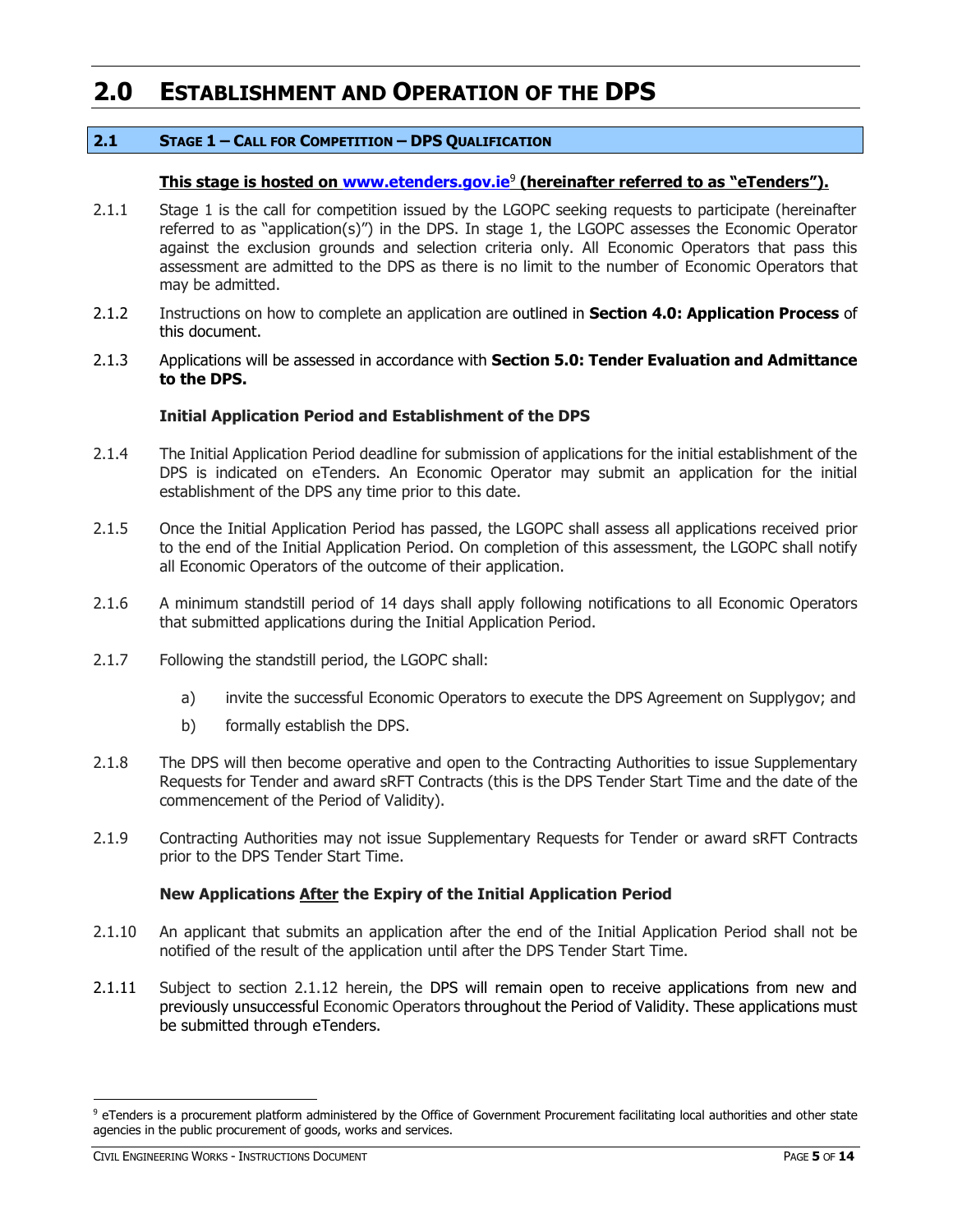- 2.1.12 The LGOPC may temporarily suspend the receipt and acceptance of applications to the DPS for operational and logistical reasons during the Period of Validity. During such periods, the LGOPC will not be in a position to receive or accept applications from Economic Operators. In circumstances where the receipt or acceptance of applications is being temporarily suspended, the LGOPC shall: (a) advise Economic Operators in advance of the dates when applications are temporarily suspended and cannot be accepted; (b) minimise such temporary suspensions for as short a period as possible; and (c) advise Economic Operators when the suspension will come to an end and when applications can be received and accepted again.
- 2.1.13 An application submitted after the DPS Tender Start Time, other than during a period of suspension as identified in accordance with section 2.1.12, will be assessed and receive notification of the outcome within 10 working days following receipt of same $^{10}$ .
- 2.1.14 No standstill period applies to applications received after the DPS Tender Start Time.
- 2.1.15 The LGOPC shall invite all successful Economic Operators to execute the DPS Agreement on Supplygov.

### <span id="page-5-0"></span>**2.2 STAGE 2 – SUPPLEMENTARY REQUESTS FOR TENDER**

### **This stage is hosted on [www.supplygov.ie](http://www.supplygov.ie/) (hereinafter referred to as "Supplygov").**

2.2.1 Stage 2 involves the Contracting Authorities inviting the Economic Operators admitted to the DPS to tender for specific sRFT Contracts. Contracting Authorities shall invite, per Lot, all Economic Operators admitted to the DPS that have indicated an interest in tendering for those region(s) selected as part of their application. A table illustrating the establishment and operation of the DPS is contained within Appendix 1 attached hereto.

  $10$  This time limit may be extended to 15 working days in individual cases in accordance with the provisions of Regulation 34 (16).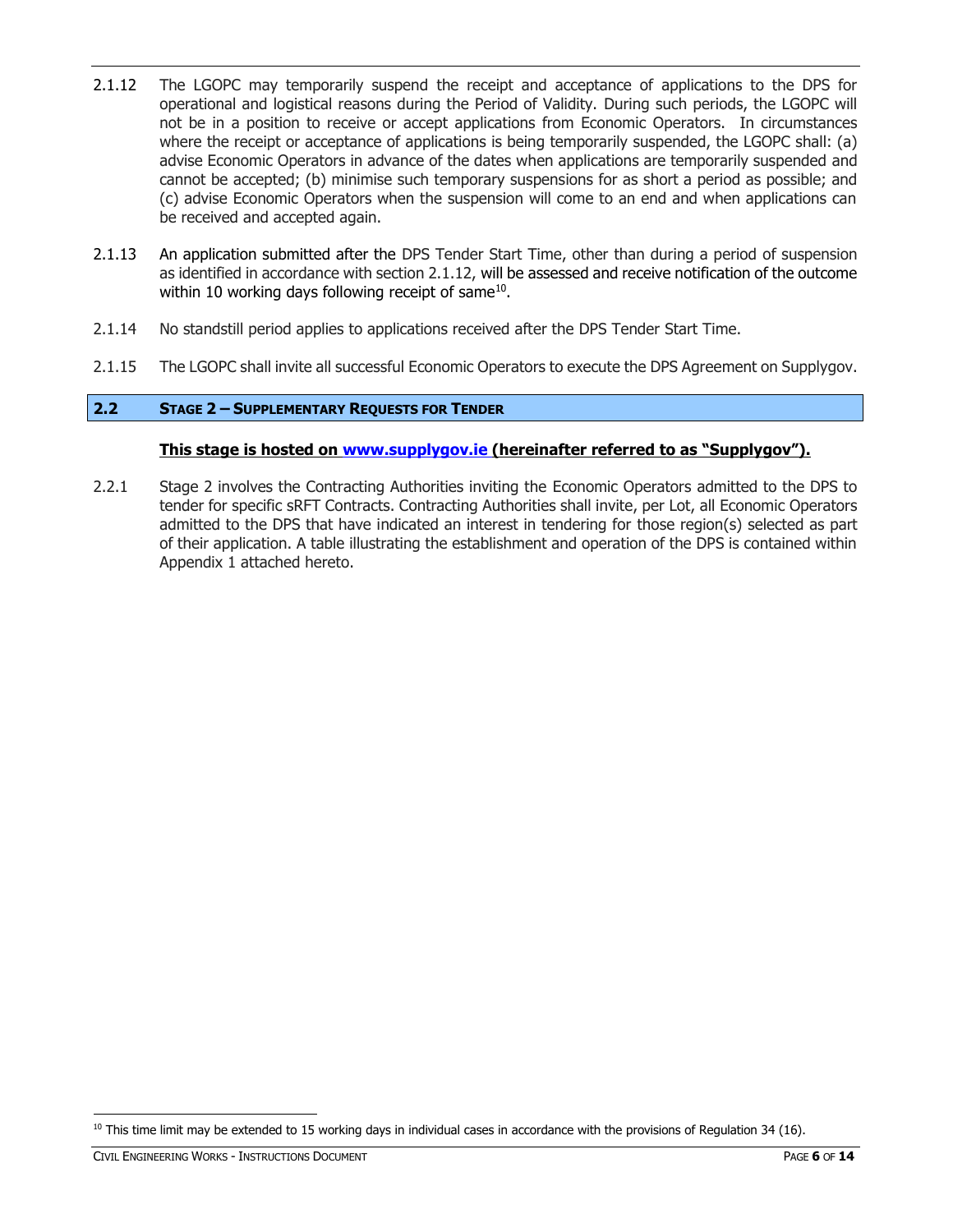### <span id="page-6-0"></span>**3.0 INSTRUCTIONS**

### <span id="page-6-1"></span>**3.1 POINTS TO NOTE PRIOR TO MAKING AN APPLICATION**

- 3.1.1 All documentation, information and communications relating to the DPS, including the Tender Documents<sup>11</sup>, are published on eTenders under the Contract Notice, which supersede and replace all previous documentation, communications and correspondence issued by the LGOPC and/or the Contracting Authorities in relation to same.
- 3.1.2 If an Economic Operator becomes aware of any ambiguity, discrepancy, error or omission in the Tender Documents or in the online application process, it shall immediately notify the LGOPC through the eTenders messaging system.
- 3.1.3 The LGOPC gives no assurances as to the level of expenditure by the Contracting Authorities through the DPS and the admittance of an Economic Operator to the DPS does not constitute a commitment from the Contracting Authorities to enter into sRFT Contracts with the Economic Operator. Any costs incurred by the Economic Operator, howsoever arising, in making an application shall be the Economic Operator's own liability.
- 3.1.4 The Tender Documents, in whole or in part, may not be reproduced, stored, transmitted or used for purposes other than this tender competition without the prior written permission of the LGOPC.
- 3.1.5 The LGOPC, acting in its sole discretion, may, by giving written notice, cancel this tender competition at any stage prior to the formal establishment of the DPS (or at any time during the Period of Validity) without recompense to the Economic Operator.
- 3.1.6 It shall be the responsibility of the Economic Operator to fulfil the obligations under the DPS Agreement and any sRFT Contract, notwithstanding any changes in circulars, law, regulations, taxation or duties or other restrictions that might arise following the withdrawal of the United Kingdom from membership of the European Union.
- 3.1.7 Economic Operators can make only one application per lot (per Economic Operator) in response to this tender competition.
- 3.1.8 Economic Operators not currently registered on eTenders must register as a "Supplier" on eTenders in order to make an application.
- 3.1.9 Economic Operators must:
	- fully comply with this Instructions Document and a failure to do so may result in the application being deemed non-compliant. An Economic Operator that makes an application that is deemed non-compliant shall not be admitted to the DPS;
	- read the Tender Documents carefully and ensure that they fully understand the requirements of this tender competition and the terms of the DPS Agreement prior to applying;
	- take into account: (a) upload speeds may vary and; (b) there is a maximum upload limit of 2.14GB per file (documents larger than this should be divided into smaller files prior to upload);
	- ensure electronic documents are not corrupt.
- 3.1.10 The LGOPC will not issue hard copy correspondence relating to any aspect of this tender competition.
- 3.1.11 All correspondence will be issued via eTenders only and it is the responsibility of the Economic Operator to ensure that its correct email address for the receipt of electronic correspondence is recorded on its eTenders account.

-

<sup>&</sup>lt;sup>11</sup> Tender Documents mean the Instructions Document, the Agreement, the ESPD, the Selection Criteria for each Lot, associated Contract(s) and Forms to be completed.

CIVIL ENGINEERING WORKS - INSTRUCTIONS DOCUMENT PAGE **7** OF **14**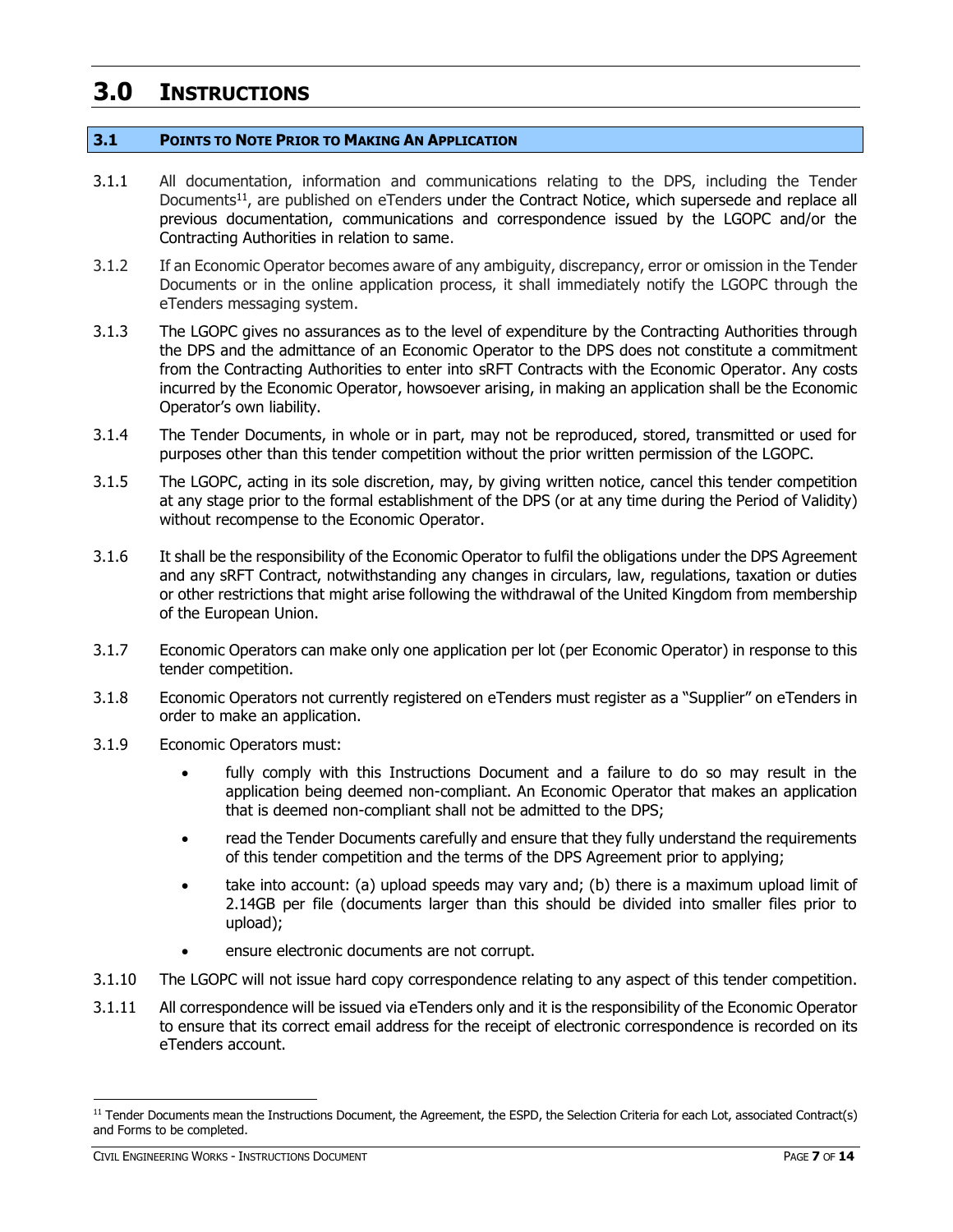- 3.1.12 If links are not working in any electronic correspondence (due to internal firewalls or IT security), log in directly via the eTenders portal to view.
- 3.1.13 All Economic Operators should include [noreply@eu-supply.com](mailto:noreply@eu-supply.com) in their spam filters (if they use a filtering tool) in order to receive notifications.
- 3.1.14 Should an Economic Operator experience any technical difficulty with any aspect of its application on eTenders, please contact the eTenders Support Desk on 353 (0) 21 243 92 77 or via etenders@eusupply.com.

### <span id="page-7-0"></span>**3.2 COMPANY REGISTRATION DETAILS**

- 3.2.1 Where an Economic Operator is registered with the Companies Registration Office (hereinafter referred to as the "CRO") it must ensure that:
	- the registered company name and address as recorded in the CRO are used in all relevant parts of the application.
- 3.2.2 Where an Economic Operator is not registered with the CRO it must ensure that:
	- the Economic Operator's name and address as registered with its VAT/Tax Registration Number is used in all relevant parts of the application.

### <span id="page-7-1"></span>**3.3 CONSORTIUM/JOINT VENTURE**

- 3.3.1 An Economic Operator comprising of a consortium or joint venture (hereinafter collectively referred to as the "Consortium") will not be required to convert into a specific legal entity to submit an application but may be required to do so prior to admittance to the DPS. In this respect the LGOPC may, at its discretion, enter into the DPS Agreement with:
	- one member who will carry overall responsibility for the performance of an sRFT Contract;
	- each member of the Consortium on a joint and several liability basis;
	- one member of the Consortium with the other members being subcontractors; or
	- at its discretion, the LGOPC may require the Consortium to enter into any other contracting arrangement.

#### <span id="page-7-2"></span>**3.4 CONFIRMATION OF ECONOMIC OPERATOR DETAILS**

- $3.4.1$ The LGOPC may examine and verify the Economic Operator's details as submitted including, but not limited to, the following:
	- Nature of the Economic Operator;
	- Name of the Economic Operator;
	- Address of the Economic Operator;
	- VAT/Tax Registration Number of the Economic Operator (if applicable);
	- Company Registration Number of the Economic Operator (if applicable);
- 3.4.2 Where, in the course of such examination, the LGOPC determines that an Economic Operator has provided details that contain discrepancies, it may at its discretion contact the Economic Operator requesting that the Economic Operator provide or confirm the correct details.

### <span id="page-7-3"></span>**3.5 COMMUNICATIONS, QUERIES AND CLARIFICATIONS**

3.5.1 All queries from Economic Operators in relation to this tender competition may only be submitted online through the messaging function on eTenders.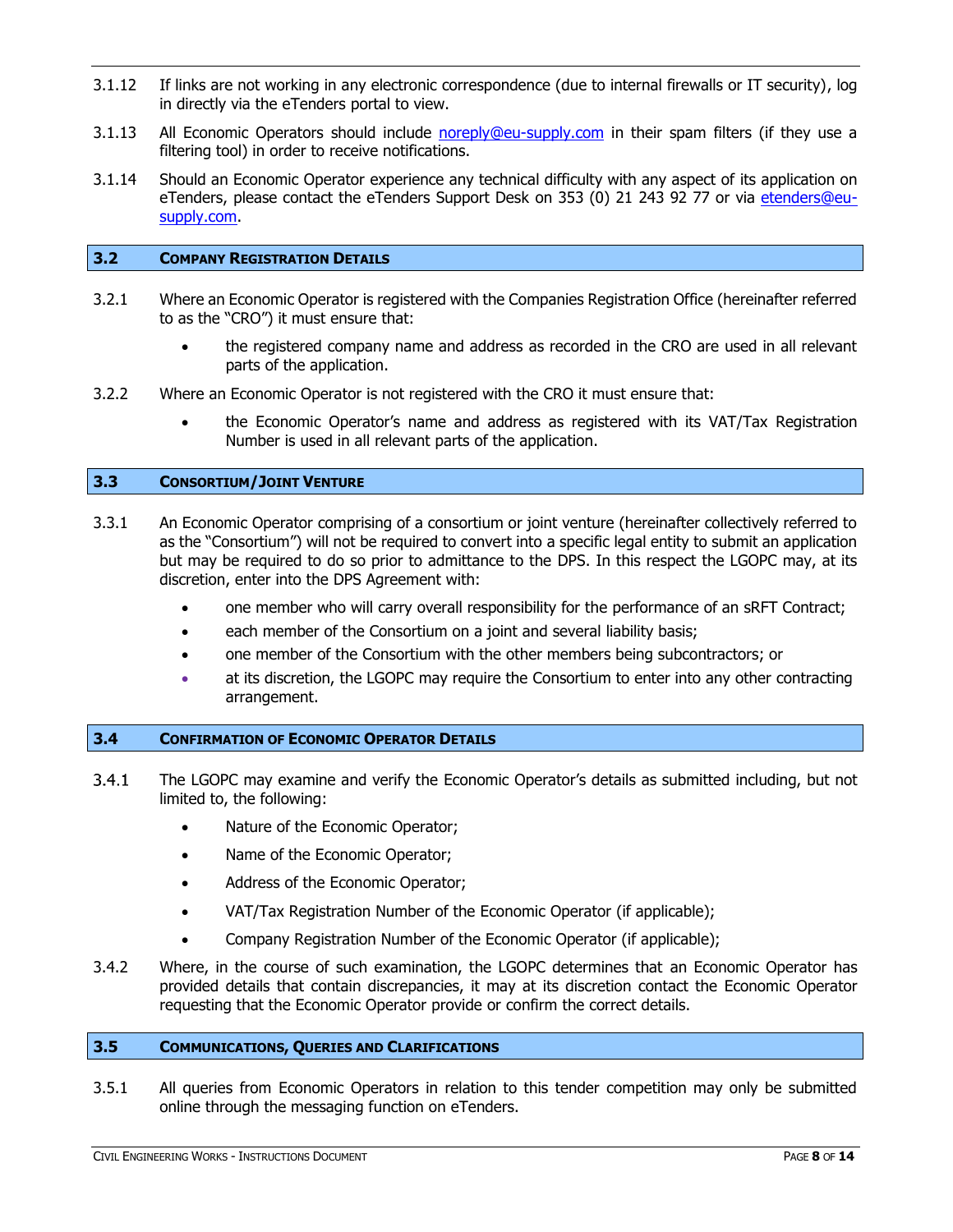- 3.5.2 The LGOPC will endeavor to respond to all reasonable queries validly received without delay. However, the LGOPC is not obliged, nor does it undertake, to respond to all queries received and queries seeking interpretation of this Instructions Document may not result in a response.
- 3.5.3 Any queries, along with the LGOPC's response to same, will, where appropriate, be communicated to all those expressing an interest in this tender competition without disclosing the name of the Economic Operator who initiated the query.
- 3.5.4 If an Economic Operator believes a query and/or its response relates to a confidential or commercially sensitive aspect of its application, it must mark the query as "Confidential" and state the reason(s) why it believes it to be confidential or commercially sensitive. The LGOPC shall have regard to such statement but shall not be bound by same. If the LGOPC, in its absolute discretion, is satisfied that the query and/or its response should be properly regarded as being confidential or commercially sensitive, the nature of the query and its response shall be kept confidential subject to the LGOPC's and/or the Economic Operators obligations under public procurement and freedom of information legislation.

### <span id="page-8-0"></span>**3.6 CANVASSING**

- 3.6.1 Canvassing or any effort by an Economic Operator to influence any staff or agents of the LGOPC in relation to any aspect of this tender competition, may result in the Economic Operator's disqualification.
- 3.6.2 Where an Economic Operator has an existing relationship with the LGOPC (or its staff or agents), any discussions, correspondence or other influences on this tender competition may be treated as canvassing.
- 3.6.3 In accordance with Section 38 of the Ethics in Public Office Act 1995, any money, gift or other consideration from an Economic Operator holding, or seeking to obtain, admittance to the DPS will be deemed to have been paid or given corruptly unless the contrary is proved.

### <span id="page-8-1"></span>**3.7 NOTICE OF ADDENDA**

3.7.1 The LGOPC reserves the right, where necessary for the efficient and compliant operation of the DPS, to update or alter this Instructions Document, other Tender Documents and/or any information and documents pertaining to the DPS by written notice via eTenders and any such notification will automatically become part of the Tender Documents.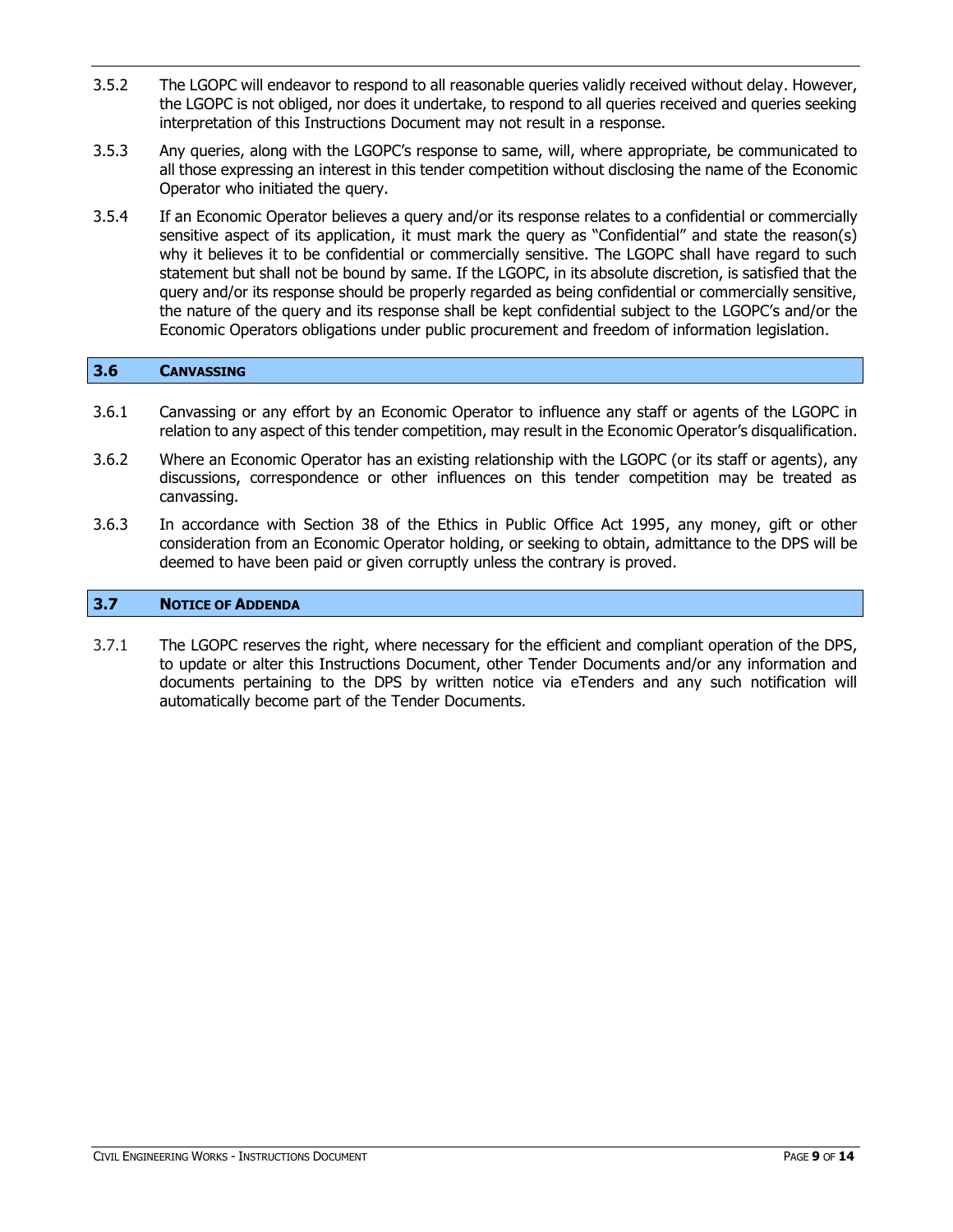### <span id="page-9-0"></span>**4.0 APPLICATION PROCESS**

### <span id="page-9-1"></span>**4.1 GENERAL**

- 4.1.1 All applications must be made via eTenders.
- 4.1.2 Economic Operators must fully complete and submit the following in order to make a compliant application:
	- an online European Single Procurement Document (hereinafter referred to as the "ESPD") (Economic Operators applying for more than one lot are required to complete **one** ESPD only);
	- Selection Criteria (qualification questions) for **each lot** they intend to apply for.
- 4.1.3 Economic Operators do not need to complete the entire application process at one time. The application process can be updated, edited, completed and saved at any time prior to submitting an application. A User Guide is available on eTenders.

### <span id="page-9-2"></span>**4.2 ESPD**

- 4.2.1 The ESPD is a self-declaration of the Economic Operator's financial status, abilities and suitability for a public procurement procedure and is used as preliminary evidence of fulfilment of the conditions required in public procurement procedures across the European Union.
- 4.2.2 Economic Operators can access the ESPD by clicking on "*Manage ESPD Responses*" in the ESPD section on eTenders and selecting 'Create'.
- 4.2.3 **Part I** of the ESPD relates to information concerning the Contracting Authority and the procurement procedure and does not require any input on the part of the Economic Operator.
- 4.2.4 **Part II** of the ESPD relates to information concerning the Economic Operator and requires input on the part of the Economic Operator and includes the following:

#### **Section A:**

- This section has been pre-populated with the details entered by the Economic Operator when creating its profile on eTenders and it includes questions to be answered. The Economic Operator must:
	- a) ensure that the pre-populated details regarding the Economic Operator are correct

### **Or**

b) if necessary, amend the pre-populated details regarding the Economic Operator in order to correct them.

### **Section B:**

- The Economic Operator must enter details regarding the representative(s) of the Economic Operator i.e. the person(s) empowered to represent the Economic Operator for the purpose of this tender competition.
- Applications shall be made under the Economic Operators account on eTenders. Section B facilitates the identification of a represenative empowered to assist in or complete this process on behalf of the Economic Operator.

#### **Section C:**

 If applicable, the Economic Operator must enter details regarding other entities that the Economic Operator relies on to meet the selection criteria (and rules (if any) under Part V) of this tender competition.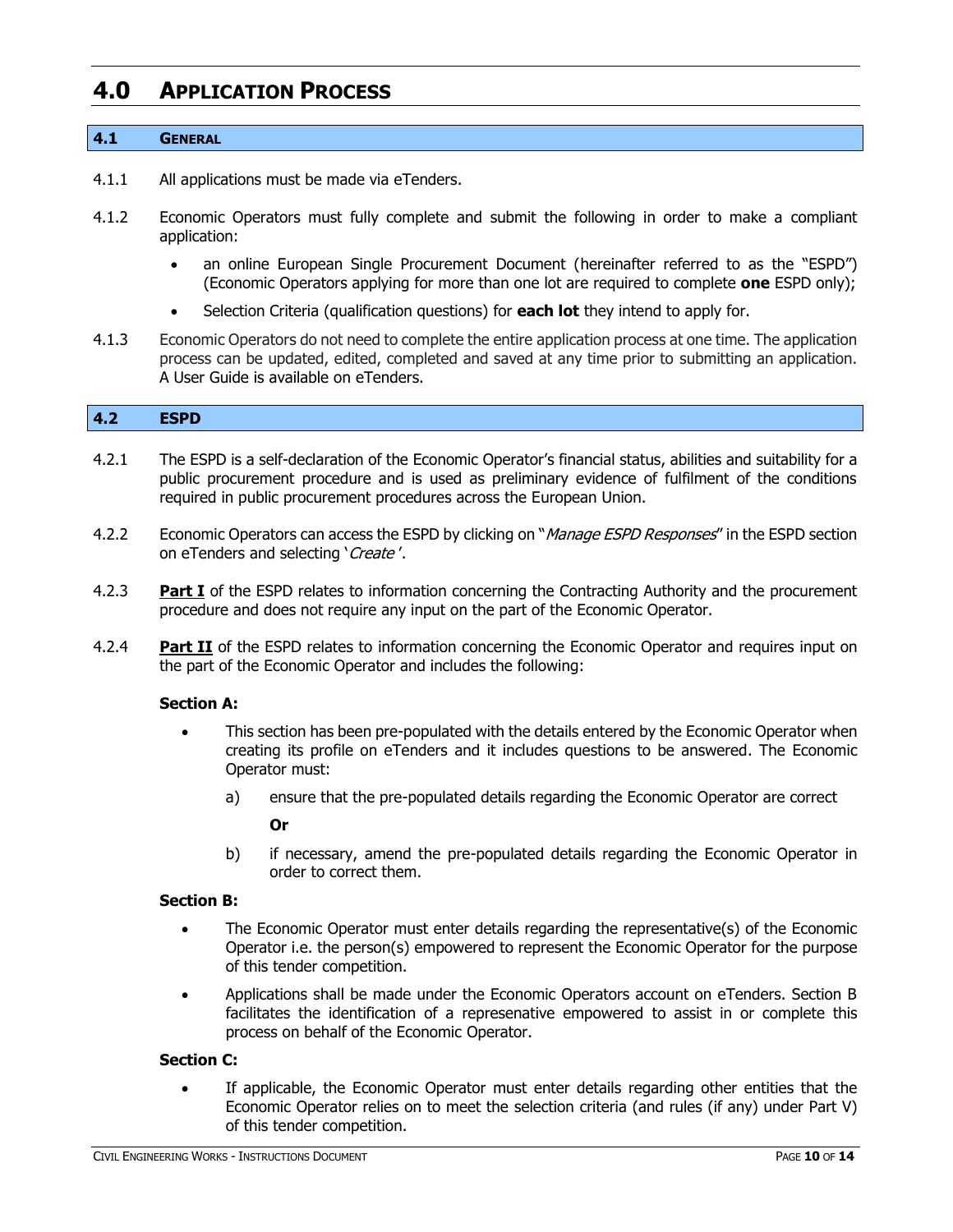#### **Section D:**

- This Section of the ESPD does not require any input on the part of the Economic Operator for this tender competition.
- 4.2.5 **Part III** of the ESPD relates to exclusionary grounds and requires input on the part of the Economic Operator as follows:
	- Part 3.A: The Economic Operator must answer all queries on these exclusionary grounds.
	- Part 3.B: The Economic Operator must answer all queries on these exclusionary grounds.
	- Part 3.C: The Economic Operator must answer all queries on these exclusionary grounds.
- 4.2.6 **Part IV** of the ESPD: The Economic Operator must complete this declaration.

**Important Note:** In order to comply with the selection criteria for this tender competition the Economic Operator must separately fully complete all qualification questions as part of the Selection Criteria **for each lot** they intend to apply for. (A Note to this effect has been inserted by the LGOPC in Part IV of the online ESPD).

- 4.2.7 **Part V** of the ESPD does not require any input on the part of the Economic Operator for this tender competition.
- 4.2.8 **Part VI** of the ESPD allows the Economic Operator to review its responses before selecting the date and location prior to submission of the ESPD.
- 4.2.9 The Economic Operator must select the '**Finalize** ' button in the bottom right hand corner of the screen in order to submit the ESPD.

### <span id="page-10-0"></span>**4.3 SELECTION CRITERIA**

4.3.1 An application that includes an answer and/or response to a minimum selection ("pass/fail") criteria question and/or declaration as part of the Selection Criteria, which denotes that the Economic Operator fails to meet the minimum selection criteria for admittance to the DPS shall be deemed to be a compliant submission but shall be adjudged to fail to meet the minimum suitability criteria necessary for admittance to the DPS.

### 4.3.2 **Lot 1: Road Making and Associated Ancillary Works with PSCS Appointment for Contracts greater than €200K**

Economic Operators must fully complete all qualification questions in Lot 1.

Economic Operators can access the qualification questions by clicking on the 'Answer questions' button for Lot 1 in the 'My Response' page on eTenders.

### 4.3.3 **Lot 2: Road Making and Associated Ancillary Works with PSCS Appointment for Contracts less than €200K**

Economic Operators must fully complete all qualification questions in Lot 2.

Economic Operators can access the qualification questions by clicking on the 'Answer questions' button for Lot 2 in the 'My Response' page on eTenders.

### 4.3.4 **Lot 3: Road Making and Associated Ancillary Works without PSCS Appointment for Contracts less than €200K**

Economic Operators must fully complete all qualification questions in Lot 3.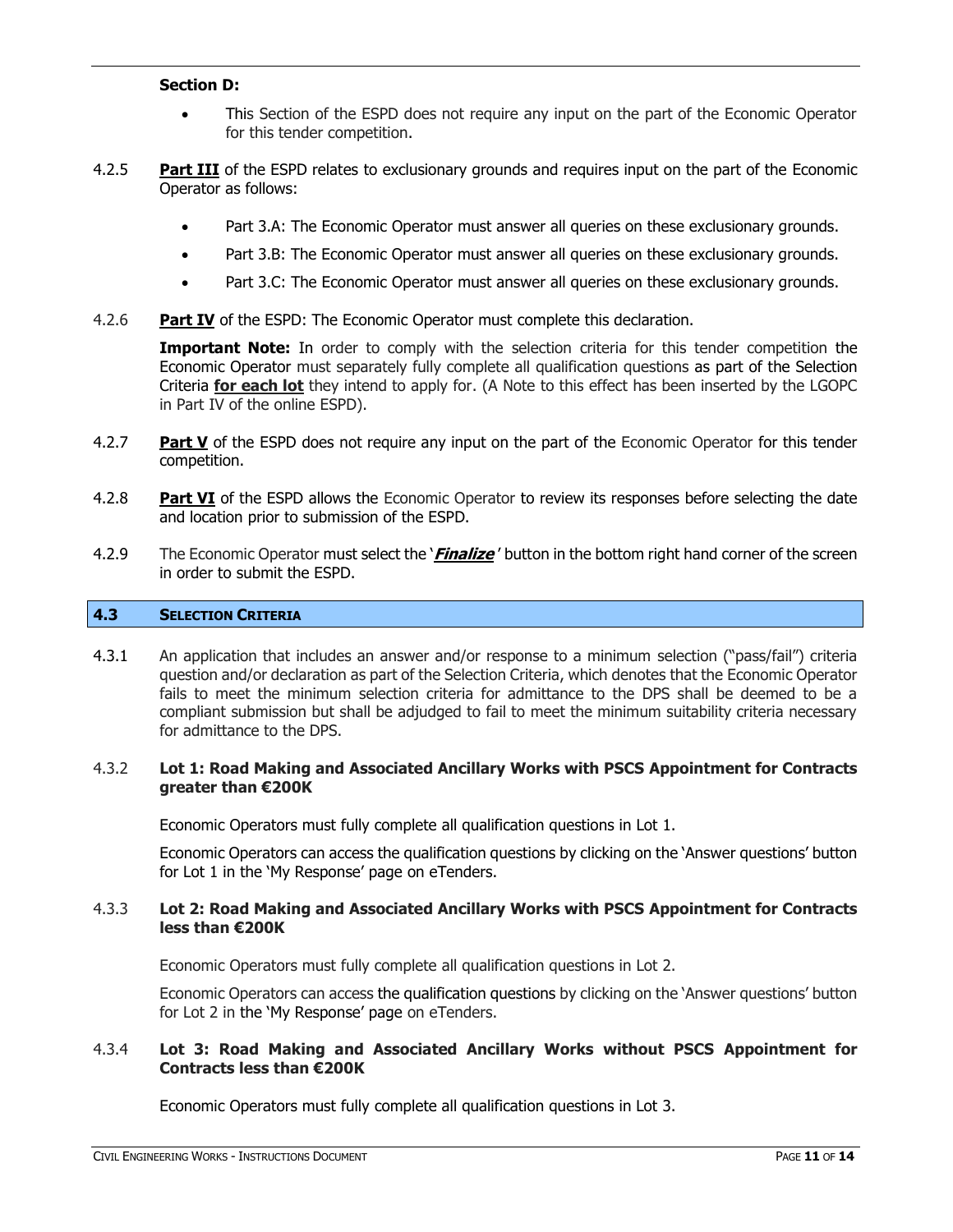Economic Operators can access the qualification questions by clicking on the 'Answer questions' button for Lot 3 in the 'My Response' page on eTenders.

### 4.3.5 **Lot 4: Civil Works with PSCS Appointment**

Economic Operators must fully complete all qualification questions in Lot 4.

Economic Operators can access the qualification questions by clicking on the 'Answer questions' button for Lot 4 in the 'My Response' page on eTenders.

### <span id="page-11-0"></span>**4.4 SUBMISSION OF APPLICATION**

- 4.4.1 Economic Operators must click on "Submit response" on eTenders to submit their application.
- 4.4.2 Economic Operators can review the progress of their application via "My response" on [eTenders.](http://www.etenders.gov.ie/)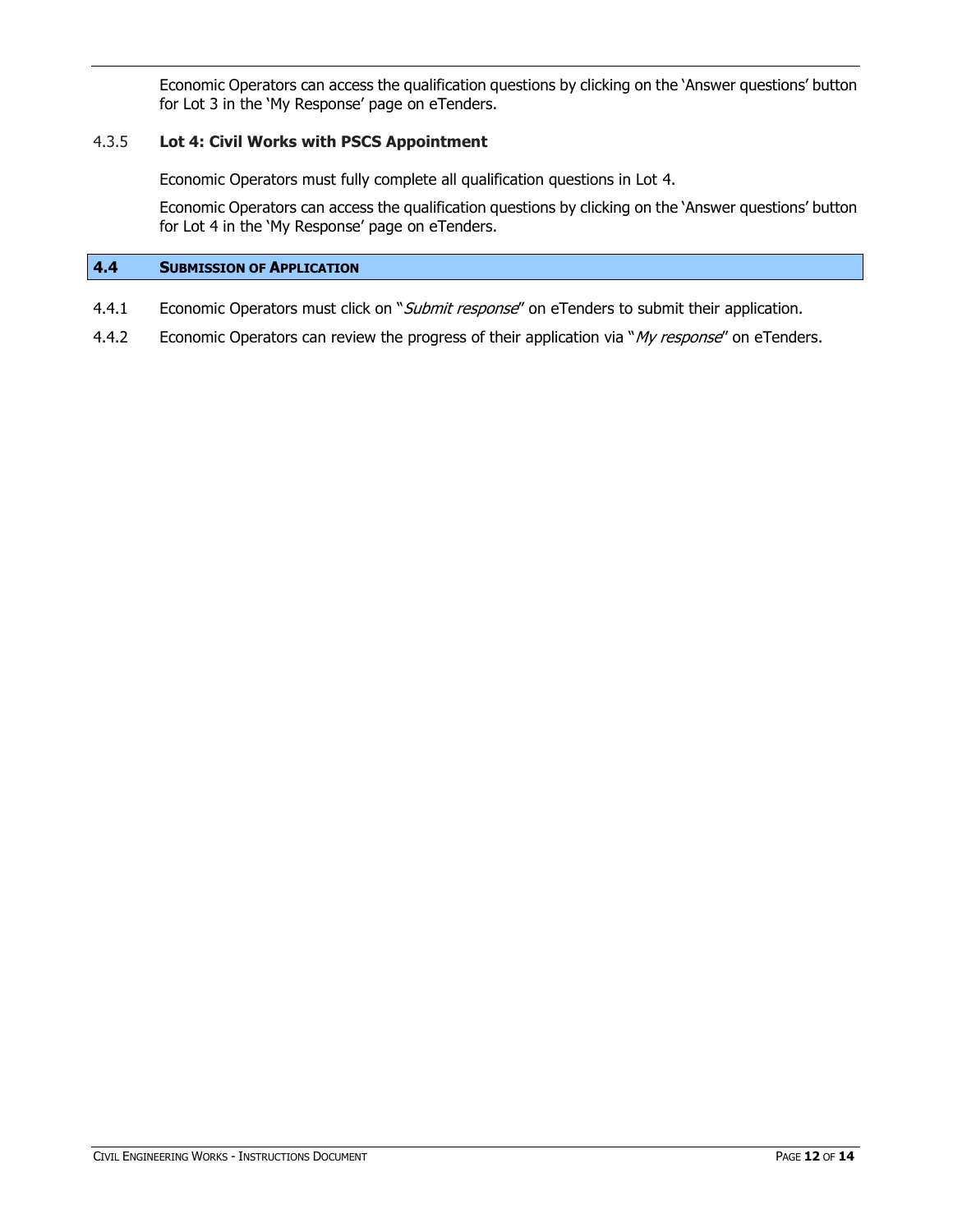### <span id="page-12-0"></span>**5.0 TENDER EVALUATION & ADMITTANCE TO THE DPS**

### <span id="page-12-1"></span>**5.1 GENERAL**

5.1.1 Applications for admittance to the DPS will be assessed by the LGOPC as follows:

| <b>PROCESS</b>            | <b>ACTION</b>                                                                                   |
|---------------------------|-------------------------------------------------------------------------------------------------|
| <b>Compliance</b>         | Assess completeness of application for compliance with requirements of<br>the Tender Documents. |
| <b>Selection Criteria</b> | Assessment in accordance with the selection criteria.                                           |

#### <span id="page-12-2"></span>**5.2 COMPLIANCE**

- 5.2.1 Applications will be assessed to determine whether they include all information and documentation required.
- 5.2.2 Compliant applications will proceed to be assessed in accordance with the selection criteria. Noncompliant applications will not be assessed any further.

### <span id="page-12-3"></span>**5.3 SELECTION CRITERIA**

- 5.3.1 Applications will be assessed against the selection criteria for each Lot they apply for. An application that meets the minimum selection criteria for a Lot will be considered a successful application for that Lot.
- 5.3.2 Economic Operators must meet the minimum selection criteria **for each lot they apply for**.

### <span id="page-12-4"></span>**5.4 CLARIFICATION OF TENDERS**

- 5.4.1 During the assessment of an application, the LGOPC may seek clarifications or further information (or take such other legally permissible actions) from Economic Operators via eTenders.
- 5.4.2 The Economic Operator's response to a request for clarification or further information shall be submitted via eTenders no later than the date specified by the LGOPC. Any response provided by an Economic Operator may not constitute a material alteration of the application initially submitted.

#### <span id="page-12-5"></span>**5.5 NOTIFICATION OF EVALUATION OUTCOME**

- 5.5.1 Following assessment of an application, Economic Operators will be informed of the outcome via eTenders.
- 5.5.2 Notification of a successful application by the LGOPC to the Economic Operator shall not, in and of itself, give rise to any enforceable rights by the Economic Operator.

### <span id="page-12-6"></span>**5.6 DPS AGREEMENT**

5.6.1 When an Economic Operator has submitted a successful application, it will be invited to formally enter on to the DPS by accepting the terms of the DPS Agreement electronically through Supplygov.